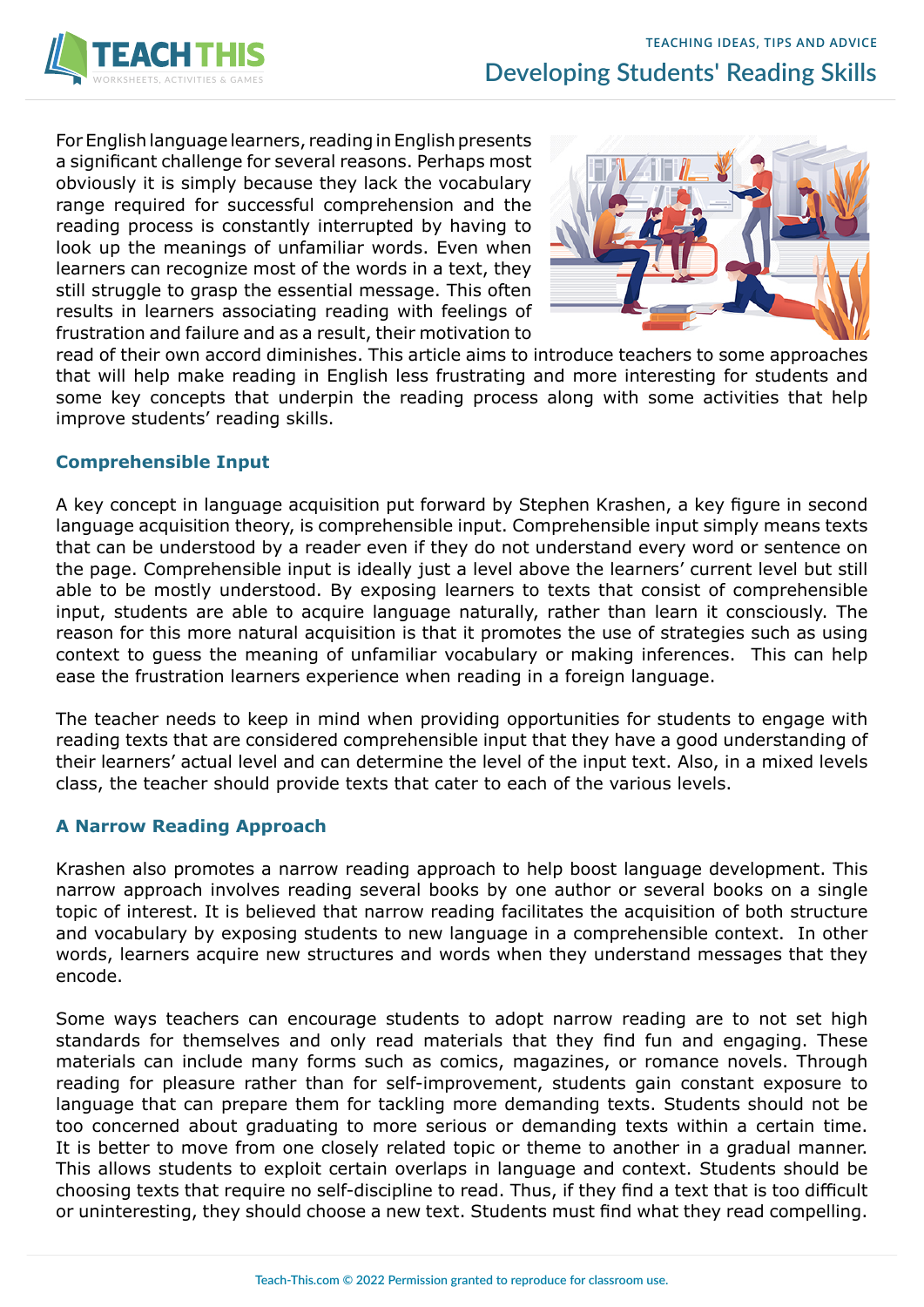

### **Graded Readers**

Graded readers can be used as an effective source of comprehensible input and provide an opportunity to engage in narrow reading. Graded readers are adapted versions of various authentic texts such as novels, films, biographies, or travel books. They are produced with particular reading levels in mind, with the complexity of the vocabulary and grammatical structures limited so that they are appropriate for the target level. Graded readers support the extensive reading approach to teaching English. As they are quite extensive in terms of genres and topics, students can access reading material that is not only level appropriate but also inherently interesting. Most textbook publishers produce a line of graded readers, so implementing an extensive reading program in your courses can be a practical way to help develop your students' reading ability.

The most effective texts for learners to engage with and develop their reading ability are those that are highly interesting to the reader. The key idea here is that these texts provide optimal input for the learner. Input is considered optimal when the content is compelling or so interesting that the reader forgets that they are reading in a foreign language. This is similar to what many of us experience when we are so totally engrossed in a book that we are hardly conscious of the fact that we are reading from the page.

### **Bottom-up and Top-down Reading Approaches**

To boost their reading ability, learners should be encouraged to use both bottom-up and topdown strategies to help them comprehend a text. For example, they can use their knowledge of prefixes and suffixes to help to guess the meaning of a new word which is bottom-up processing. Alternatively, by using their previous knowledge of a topic or theme, students can make predictions about the content of the text – top-down processing.

Bottom-up processing occurs when the reader attempts to understand a text by examining individual meanings of words or grammatical features of the most basic units of the text and moves gradually from these to try to gain an understanding of the complete text. In this understanding of the reading process, comprehension begins with individual words - their pronunciation, definitions, spelling, etc. From this, a reader's focus gradually broadens to wider features of the text from collocations, phrases, sentences, paragraphs, and finally to understanding the complete text. Thus, the central main idea of a text can be thought of as the total of the information in each paragraph. The comprehension of each paragraph is affected by the prior understanding of each sentence which is a result of decoding each word, and so on.

As the name suggests, top-down processing is the complete opposite approach. Rather than focusing on individual words, phrases, or sentences to aid comprehension, learners attempt to speculate the content of the text and confirm or reject their predictions as they read. With top-down processing, comprehension begins with the broader aspects of a text - the title, subheadings, the basic idea of each paragraph, etc. Later in the process, the reader focuses on smaller language features. Because of this, top-down processing is mainly associated with the activation of the reader's prior knowledge and understanding of the topic or theme of the text. To understand a message, the reader starts by gleaning the meaning of a paragraph or larger chunks of text and later narrows their attention to the sentences and words that make up the message. As a consequence, top-down processing enables readers to comprehend more complex texts because it activates mental representations that guide the reading process. In this way, using prior knowledge and making predictions become vital components in the comprehension process. In other words, a learner's previous experience leads the comprehension process.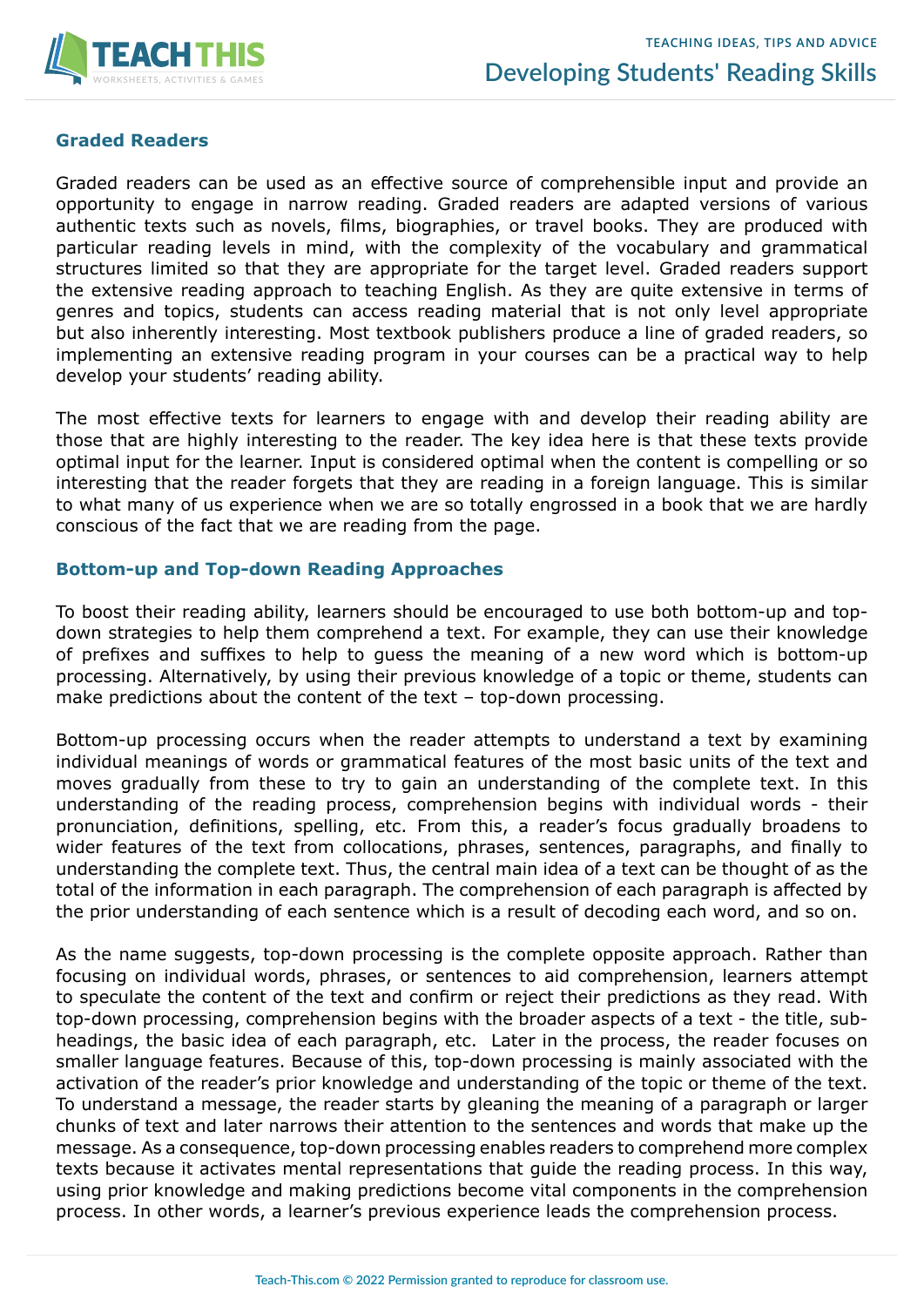

Because top-down processing takes advantage of what students are already able to bring to a reading situation, it is often seen as a more effective and efficient approach. However, there seems to be some consensus that effective reading is an interaction between both bottom-up and top-down processing. Both top-down and bottom-up processes are required for students to recognize, problem-solve, and comprehend. Without bottom-up processing, learners cannot receive and process messages. However, accurate processing is not possible without the framework of prior knowledge that top-down processing helps activate.

#### **Bottom-Up Reading Activities**

A reading activity that promotes bottom-up processing and that can be used at all levels is referencing within the text. This type of activity might ask students to underline pronouns such as 'it' or 'they' or demonstratives such as 'this' or 'these' within a text and then figure out the word to which they refer. A similar activity might involve preparing a text by deleting the conjunctions and having the students complete a gap-fill by selecting suitable conjunctions. In this activity, it is recommended to ask students to justify their choice as this requires them to establish the relationship between key ideas in the text.

Activities that are more suited for lower-level learners focus on word recognition and the spelling and phonetic features of words such as the various pronunciation of the suffix -ough.

Students at a more intermediate level could engage in activities such as identifying missing words in sentences. Students at this level can also practice activities that require them to focus on paraphrasing and varied word usage in the text.

A useful type of activity for more advanced students, particularly those using English in academic settings, involves breaking down and decoding complex sentences. This may involve identifying the verb and the object and their relationship or determining the relationship between clauses through examining the use of conjunctions. Students can also be asked to identify words and phrases that show the writer's stance towards the ideas they are communicating. This could involve making notes of reporting verbs used in the text and interpreting them such as examining the difference in meaning between the verbs 'claim' and 'demonstrate'.

#### **Top-Down Reading Activities**

Prediction is perhaps the most common of the top-down reading activities. Through making predictions, readers are being asked to anticipate the content of the text which may include key concepts or answers to certain questions. This anticipation helps readers give some order to the content and recognize its significance. Prediction can be thought of as students asking questions and having them answered through their comprehension of the text. Prediction is a key element of reading as it allows readers to employ prior knowledge of places, people, and situations, and previous reading experience to predict what they will read and therefore comprehend and enjoy it.

Another common top-down reading activity is previewing. This asks students to look at titles, headings, and pictures, and read the first few paragraphs and the last paragraph. This helps students get an initial understanding of the text by activating their prior language and content knowledge before they undertake an in-depth reading.

Semantic mapping is another useful top-down reading activity that is an effective way to pre-teach vocabulary and for the teacher to ascertain the students' prior knowledge of the topic. Semantic mapping requires students to brainstorm on the reading topic with the ideas generated being displayed as a mind map. As students make more connections to the topic, the map should evolve